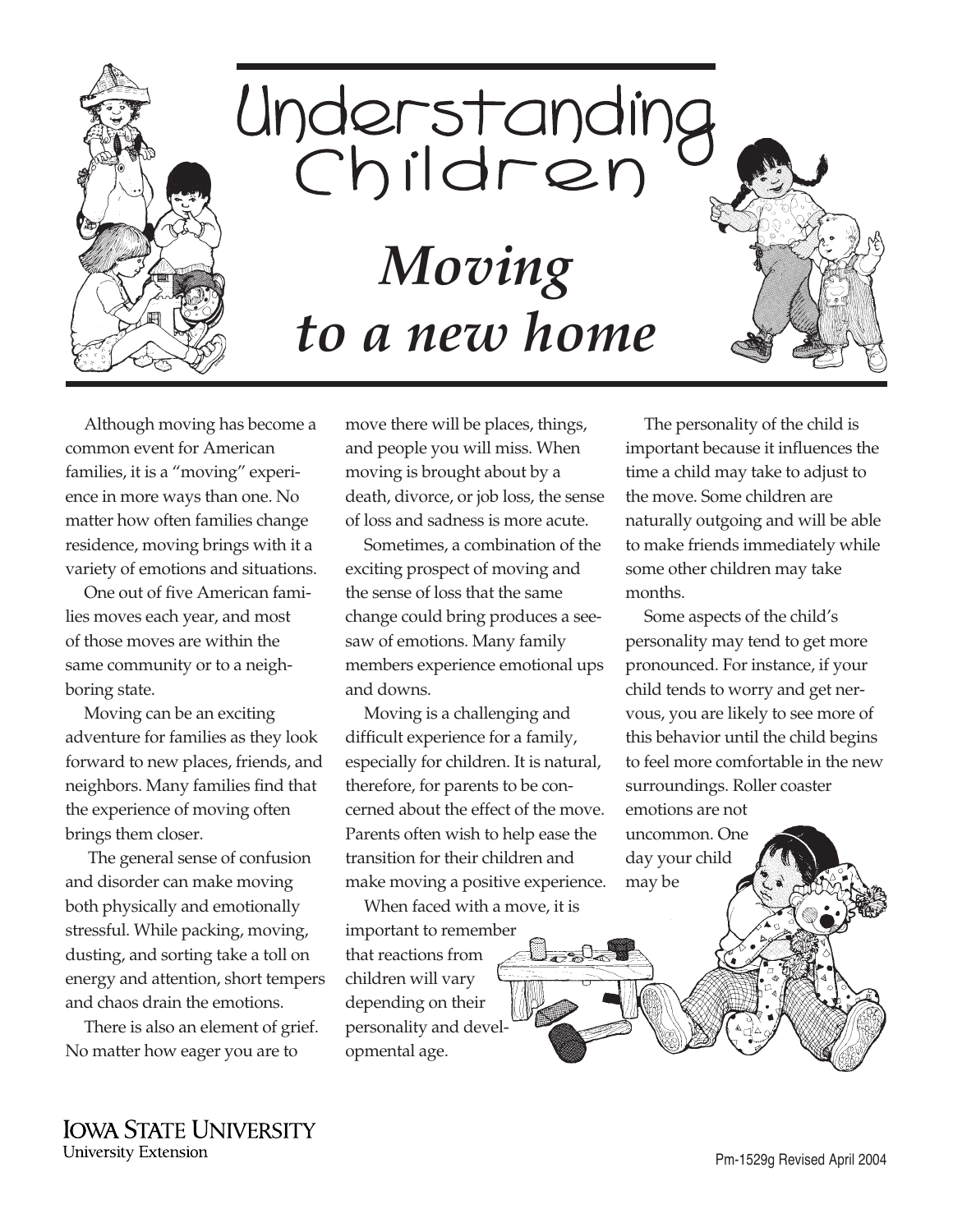thrilled and excited, then blue and depressed the next.

# ■ **Ages and stages**

## **Moving and your infant or toddler**

Generally, infants and toddlers make the transition quite well. They may, however, pick up on your anxiety and stress level, and seem particularly fussy and demanding in the few weeks before and immediately after your move. If your child is being cared for by a caregiver other than yourself, he or she may go through a sense of loss and not be well able to express it. Older toddlers who have just begun to

their fault.

understand a few basic household rules like "Don't climb on the counter tops or scribble on the wall" may need to relearn the rules all over again in the new house.

#### *What you can do*

Your time and attention are especially important now. Remember to take a break during the rush to hold or play with your child. Be sure to keep any security objects such as a favorite teddy bear or blanket close by. Keep your routine as normal as possible. Regular eating and nap times are important.

## **Moving and your preschooler**

Often, preschoolers will express a great deal of excitement over a move, but may not really understand everything that is going on. The details of moving inevitably frustrate parents, and preschoolers tend to think that the chaos and frustration may somehow be

Preschoolers also find it hard to understand what will go with them

> and what will stay behind. They may not realize that you are taking furniture and toys with you, and often develop great fears for their personal belongings and

toys. Also, they may not realize that close friends and neighbors will not make the move.

### *What you can do*

Try to pack children's things last and include your preschooler in on the packing process. Do not assume that your child understands the process of moving. Explain the move to your child and give reasons for the way you are doing things. Children's books on moving are listed in this publication. Take the time to read aloud one or two to help your child understand the moving process. As with infants and toddlers, keep your routine as normal and predictable as possible.

## **Moving and your school-age child**

School-age children often are quite excited about a family move and love to become involved in the planning process. School-age children love to develop lists and are very project oriented. Use their enthusiasm and energy to help you get some of your moving tasks done.

Relationships with peers are very important for school-agers, and they can understand the effect of the move on their relationships with friends and neighbors. Although they can understand the separation from friends and neighbors that is about to happen, they may not have the maturity to deal with their emotions.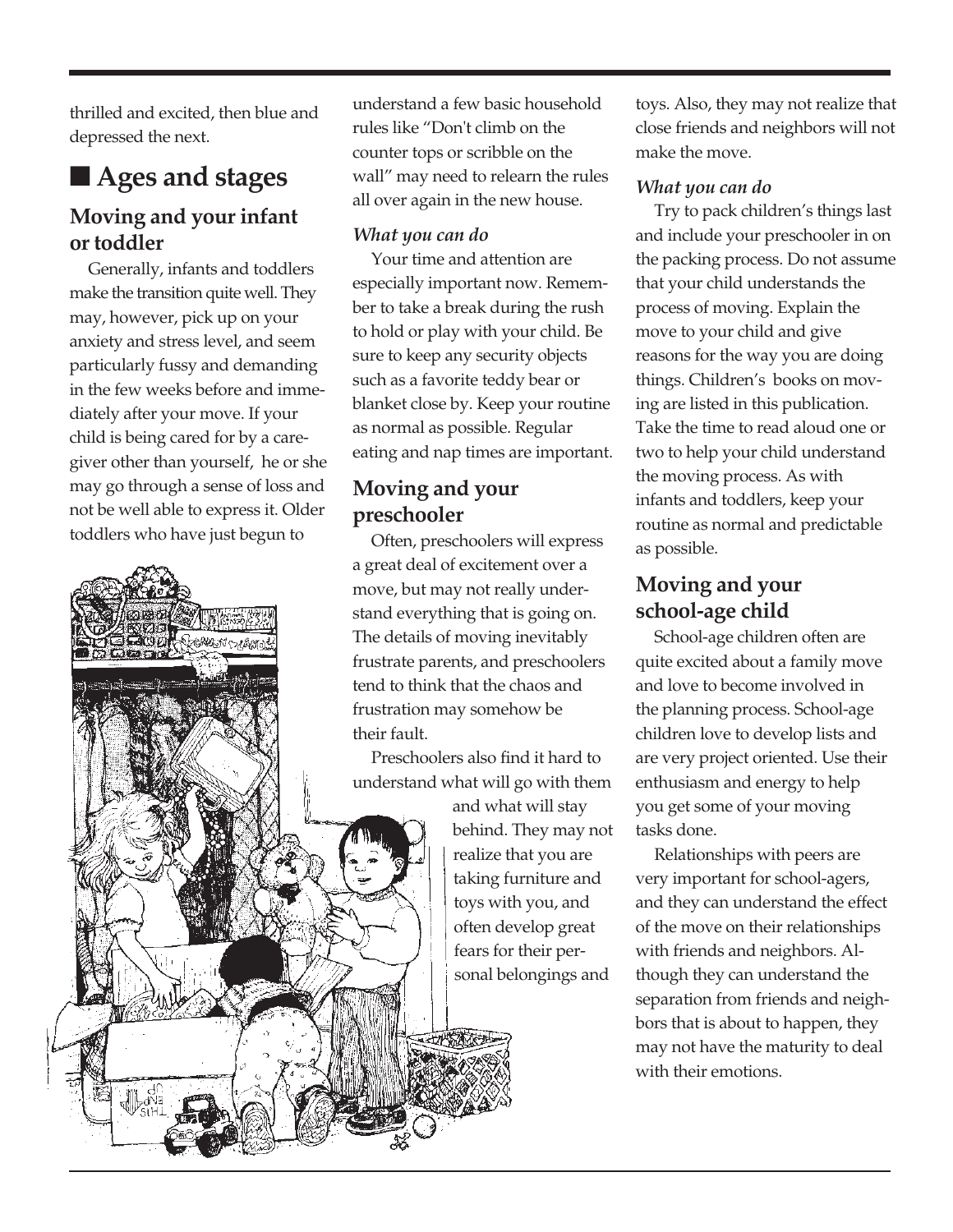Most school-agers are quite positive before and even immediately after the move. A month or so after the move, however, they may become quite angry about the move, especially if they have not had much success forming a group of friends. School-agers still have a very active imagination and may have imagined that the move would somehow make their lives wonderful. When reality sets in, therefore, they may experience a great deal of confusion, frustration, and anger.

#### *What you can do*

Scope out the neighborhood before you move. Are there other children your child can play with? If not, where can your child go to meet friends? Is there a community center or club such as 4-H, Scouts, or Campfire nearby?

Arrange to visit the school before enrolling your child. Be sure to point out familiar places like the school cafeteria, library, and restrooms. Kids worry about being able to find their way around.

Take pictures of your child, new home, and community and encourage your child to share them with others. A farewell party is also a good idea. A farewell party can help ease the pain of goodbyes, make the move a concrete event, and help the child accept reality.

### **Moving and your teenager**

No doubt about it, moving is difficult for most adolescents.

Teenagers are generally very involved in social relationships. Your teen is focused on learning how to develop more long-term relationships. Most teens feel that friendships and romantic relationships are unnecessarily interrupted by a move. Although teenagers have the maturity to understand reasons for moving, they may not be prepared emotionally.

#### *What you can do*

Parents need to give teens time and space when preparing for a move. Many parents postpone telling kids about the move, hoping that it will make things easier. Generally it is best to tell them right away. The "grief work" of breaking relationships and saying goodbyes takes time, and is best done before the move.

Even though teens seem much more advanced in their social skills, they may worry a lot about making friends and fitting in. Be sure to visit their school and check out local activities and employment opportunities for young people.

Communities have their own culture and way of doing things, and this is often reflected in the way teens dress. How they look is very important to teens. Before spending money on a new school wardrobe you and your teen may want to do some quiet observation or visiting with neighbors to see what is "in." Purchasing a "special" outfit can often help a teen feel more comfortable.

Parents also can help teens by paying sincere attention to their feelings. Accept your teen's feelings without getting defensive or lecturing. If a teen can express feelings openly and work through the "sense of loss" with parental support, he or she will be much less likely to express anger and depression in a harmful manner.

## ■ **How long will your child take to adjust to the move?**

Researchers tell us that adults and children need time to adjust often as long as 16 months. For some families, the most stressful time is two weeks before and two weeks after the move. For many families, however, the time of the move is one when everyone pitches in and works together as a team. It